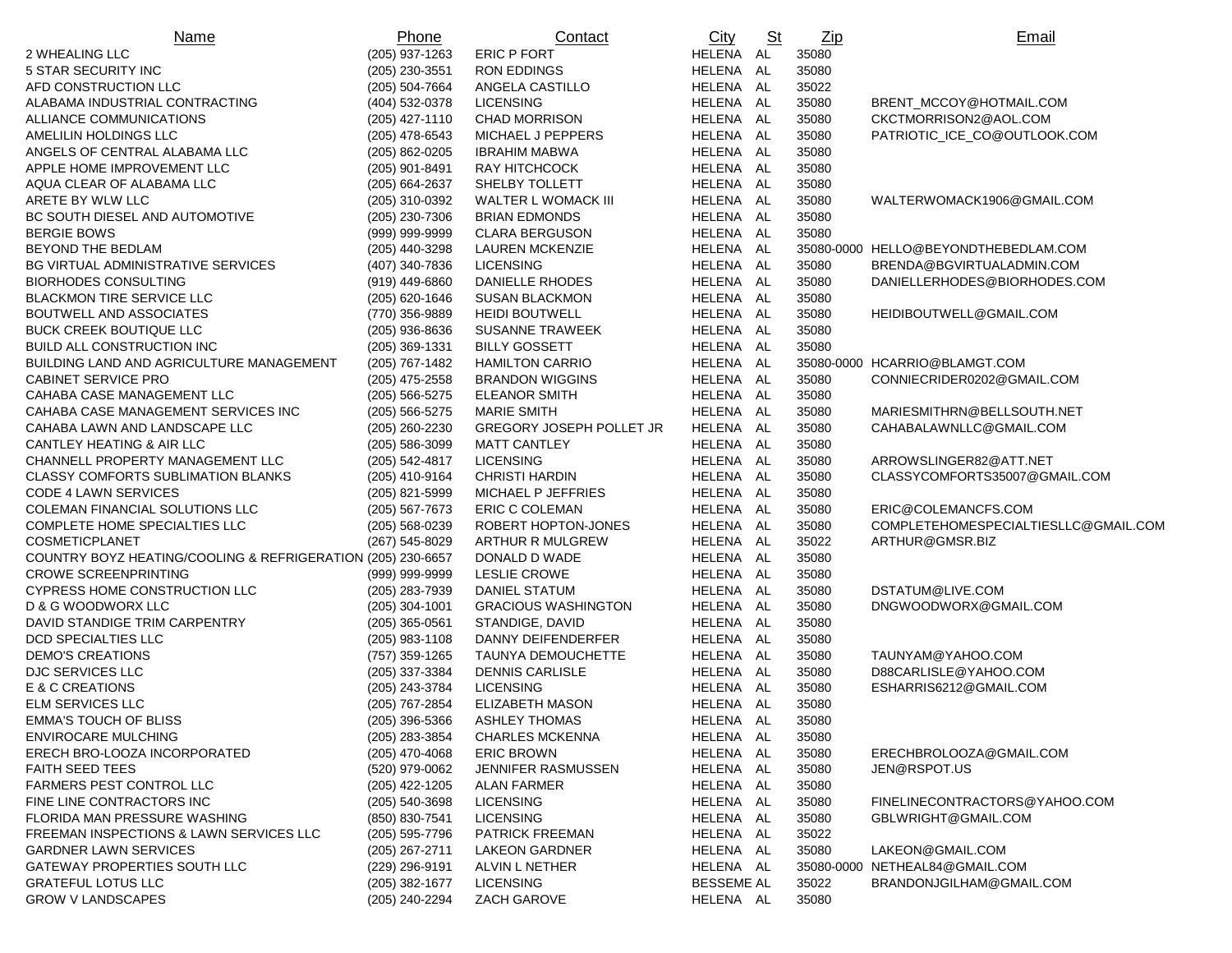| <b>GSCAPES LLC</b>                           | (205) 529-6122   | CARLY GONZALEZ          | HELENA AL | 35080      |                                    |
|----------------------------------------------|------------------|-------------------------|-----------|------------|------------------------------------|
| <b>GWR LLC</b>                               | (267) 545-8029   | <b>ARTHUR MULGREW</b>   | HELENA AL | 35022      |                                    |
| H & H CONSTRUCTION OF GREATER BIRMINGHAM LLC | (334) 300-6567   | <b>EVAN AGNEW</b>       | HELENA AL | 35080      | EAGNEW@HHCONSTRUCTIONLLC.COM       |
| <b>HACKNEY ENGINEERING</b>                   | (205) 294-0662   | JAMES H AMES PE         | HELENA AL | 35080      |                                    |
| HAUL SQUAD LLC                               | (205) 202-1101   | <b>KEVIN HILL</b>       | HELENA AL | 35080      | IRONMANKEZ@GMAIL.COM               |
| HELENA EXOTIC CAR RENTAL LLC                 | (205) 329-1392   | <b>MICHAEL VARNER</b>   | HELENA AL | 35022      | varnermo@vestavia.k12.al.us        |
| <b>HELENA HOLLOW</b>                         | $(205)$ 541-8150 | <b>AMY GRIFFIN</b>      | HELENA AL | 35080      |                                    |
| HELP ME WED LLC                              | (205) 914-7269   | <b>LICENSING</b>        | HELENA AL | 35080-3643 |                                    |
| <b>HEY BEBE</b>                              | (205) 937-4025   | KATHY SCIARROTTA        | HELENA AL | 35080      |                                    |
| HIPPIE LIPS LLC                              | $(334)$ 399-8858 | <b>ALLISON CRUMPTON</b> | HELENA AL | 35080      |                                    |
| <b>HOLMES LAWN CARE</b>                      | (205) 541-0822   | <b>GLYNN HOLMES</b>     | HELENA AL | 35080-0000 |                                    |
| HOME FASHIONS BY FAY                         | (205) 428-3520   | FAY BAILEY/STACIE ALDAY | HELENA AL | 35080      |                                    |
| HOME SIMPLICITY BHAM                         | $(205)$ 368-4122 | ASHLEY CAGLE            | HELENA AL | 35080      | ASHLEY@HOMESIMPLICITYBHAM.COM      |
| HOUSE PEACE LLC                              | $(205)$ 552-9596 | <b>TARA BREMER</b>      | HELENA AL | 35080      |                                    |
| HUSKY SHOUT-OUTS                             | $(205)$ 452-5265 | <b>CANDACE MEINBERG</b> | HELENA AL | 35080      | CAMEINBERG@YAHOO.COM               |
| <b>IDEAL ROOFING</b>                         | (205) 901-0401   | <b>LICENSING</b>        | HELENA AL | 35080      | MICAH.HARRIS85@GMAIL.COM           |
| <b>ILMN MARKETING</b>                        | (770) 765-6486   | <b>KENNETH POWE</b>     | HELENA AL | 35080      | ILMN_MARKETING@CHARTER.NET         |
| INNERQUEST ENTERPRISES INC                   | (205) 531-6634   | JENNIFER C LAIRD        | HELENA AL | 35022      | INNERQUESTENTERPRISES@GMAIL.COM    |
| <b>IRON CITY PEST MANAGEMENT LLC</b>         | (205) 917-9747   | KOLBY JACKSON           | HELENA AL | 35080      | IRONCITYPEST@GMAIL.COM             |
| <b>ITNETMANAGE LLC</b>                       | $(205)$ 664-0600 | <b>RICK WIITANEN</b>    | HELENA AL | 35080      |                                    |
| <b>J &amp; J CONCRETE LLC</b>                | (205) 821-0890   | <b>JESUS HERNANDEZ</b>  | HELENA AL | 35080      |                                    |
| <b>JACK MCGUIRE</b>                          | $(205)$ 365-2876 | <b>LICENSING</b>        | HELENA AL | 35080      | JMC947@GMAIL.COM                   |
| JIMSCO, LLC                                  | (205) 621-4225   | JAMES E WATHEN          | HELENA AL | 35080      |                                    |
| JOHN'S LAWN MAINTENANCE                      | (205) 541-8765   | JOHN ODOM               | HELENA AL | 35022      |                                    |
| <b>JPS VIRTUAL SOLUTION LLC</b>              | $(205)$ 260-9500 | <b>TOMIKO PORTER</b>    | HELENA AL | 35080      |                                    |
| JS RAINES PHOTOGRAPHY LLC                    | (334) 648-7629   | <b>JEREMY RAINES</b>    | HELENA AL | 35080-3389 |                                    |
| <b>JUKE BOX ICE</b>                          | (205) 427-9595   | <b>JAMES PARKER JR</b>  | HELENA AL | 35080      |                                    |
| JUNIPER AND JASPER LLC                       | (205) 821-9896   | <b>KYNDLE MINTER</b>    | HELENA AL | 35080      | JUNIPERANDJASPERBOUTIQUE@GMAIL.COM |
| <b>JUST AN EXPRESSION</b>                    | (205) 200-7155   | DEBORAH JUNELL          | HELENA AL | 35080      |                                    |
| <b>JUSTASKBRIAN, LLC</b>                     | (205) 563-8874   | <b>BRIAN E CROSS</b>    | HELENA AL | 35022      |                                    |
| <b>KBL ASSOCIATES LLC</b>                    | (205) 424-8549   | MILFRED S. LOWE         | HELENA AL | 35022      |                                    |
| <b>KENT'S GALLERY</b>                        | (205) 451-9246   | <b>KENT FREE</b>        | HELENA AL | 35080      | freenhelena@yahoo.com              |
| KEVIN MILLER DEVELOPMENT, INC                | $(205)$ 368-2611 | <b>LICENSING</b>        | HELENA AL | 35080-     |                                    |
| KINSAW LANDSCAPING                           | (205) 422-2037   | <b>CLINT CHANNELL</b>   | HELENA AL | 35080      | CLINT@KINSAW.COM                   |
| <b>KUDZU STUDIO</b>                          | (205) 919-1265   | <b>BEN WILLIAMS</b>     | HELENA AL | 35080      | KUDZUSTUDIO@GMAIL.COM              |
| <b>KY'S KUTURE LLC</b>                       | (205) 767-6318   | <b>NAKYAH SMITH</b>     | HELENA AL | 35080      | KYS.KUTURE@YAHOO.COM               |
| LA BELLE VIE WEDDINGS LLC                    | $(205)$ 908-4607 | <b>COURTNEY BELL</b>    | HELENA AL | 35080      |                                    |
| LAWLEY LAWN CARE                             | (205) 663-9223   | <b>LICENSING</b>        | HELENA AL | 35080      |                                    |
| LEAP LOGIC INC                               | (205) 677-8153   | MICHAEL THOMAS          | HELENA AL | 35080      | MICHAEL@LEAPLOGIC.COM              |
| LILLAS LAWN AND LANDSCAPING                  | $(205)$ 365-3619 | <b>MARK LILLA</b>       | HELENA AL | 35080      |                                    |
| <b>LIVING WATER</b>                          | (205) 620-3294   | <b>GLENDA RAE JONES</b> | HELENA AL | 35080      |                                    |
| LONE WARRIORS INC                            | (205) 378-9248   | ERIC P FORT             | HELENA AL | 35080      | INFO@LONEWARRIORS.ORG              |
| LONGLEAF LANDSCAPES LLC                      | (205) 515-5602   | <b>LICENSING</b>        | HELENA AL | 35022      | S.JLANDCAPES@YAHOO.COM             |
| LUCY GOOSY VENDING COMPANY                   | (205) 565-4142   | <b>LICENSING</b>        | HELENA AL | 35080      | LUCYGOOSY50@GMAIL.COM              |
| <b>MADONIA BUILDERS</b>                      | $(205)$ 369-7563 | <b>FRANK MADONIA</b>    | HELENA AL | 35080      |                                    |
| MAIN STREET WEB DEVELOPMENT                  | (205) 478-6153   | <b>HEATHER MCKELVEY</b> | HELENA AL | 35022      |                                    |
| MARGUERITE CICCAZZO BOOKKEEPER               | $(334)$ 750-1443 | MARGUERITE CICCAZZO     | HELENA AL | 35080      | VINNY.CICCAZZO@GMAIL.COM           |
| MBG PROPERTIES LLC                           | (205) 540-3698   | <b>LICENSING</b>        | HELENA AL | 35080      | CRAIG@RESTMGT.COM                  |
| MCE SERVICES LLC                             | (205) 552-7388   | <b>JOHN SAVASTEN</b>    | HELENA AL | 35022      |                                    |
| <b>MELTON HEATING &amp; AIR LLC</b>          | (205) 230-6887   | <b>BRETT A MELTON</b>   | HELENA AL | 35080      | HM PH 205.663.1080                 |
| <b>MERIDIAN GRAPHICS</b>                     | $(205)$ 664-5380 | <b>LICENSING</b>        | HELENA AL | 35080      |                                    |
| MONUMENT LAND SERVICES LLC                   | $(205)$ 281-8082 | <b>ANDREW KRAMER</b>    | HELENA AL | 35080      | ANDREWKRAMERPLS@GMAIL.COM          |
| MOUNTAINEER CONTRACTING LLC                  | (304) 651-0543   | <b>LICENSING</b>        | HELENA AL | 35080      |                                    |
| MVP SOLUTIONS LLC                            | (205) 422-2256   | <b>MICHAEL PRATHER</b>  | HELENA AL | 35080      |                                    |
| NAYERA'S GIFT BASKETS                        | $(205)$ 587-4533 | ADRIA LAMBRIGHT         | HELENA AL | 35080      | LAMBRIGHTADRIA@GMAIL.COM           |
|                                              |                  |                         |           |            |                                    |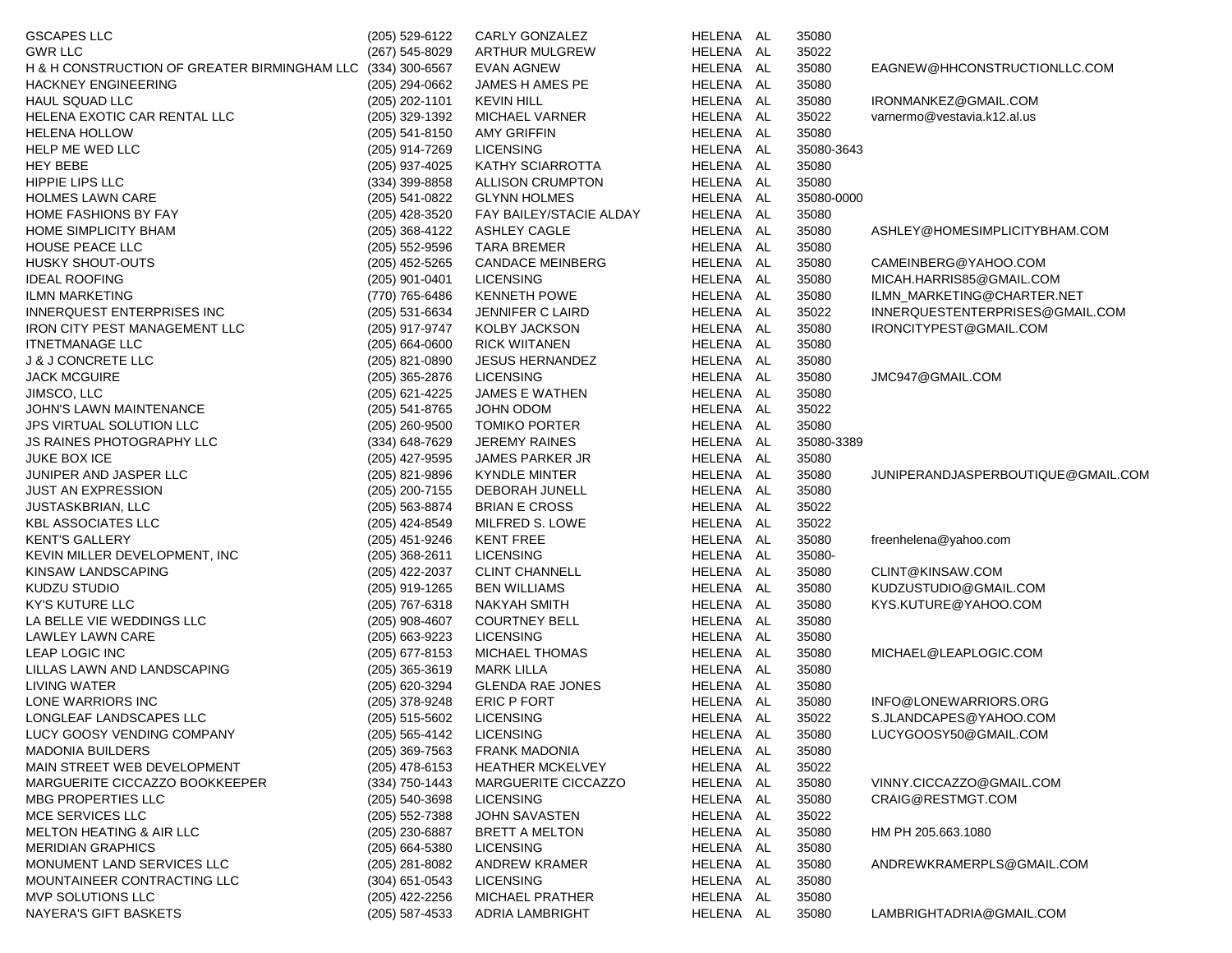| NEW AGE INNOVATIONS LLC                  | (205) 541-0885     | LAWRENCE MCNAIR JR                    | HELENA AL | 35080      | lawrencemcnair@laymanterms.org          |
|------------------------------------------|--------------------|---------------------------------------|-----------|------------|-----------------------------------------|
| <b>OLD TOWNE MUSIC</b>                   | (205) 563-9484     | <b>ERIN BLACK</b>                     | HELENA AL | 35080      |                                         |
| ON POINT SURVEYING LLC                   | (205) 706-9508     | JOHN M PEREZ                          | HELENA AL | 35080      |                                         |
| ON THE MARK GRASS CUTTING                | (205) 475-5549     | LEAH & MARKCO HENDERSON               | HELENA AL | 35080      | LMSELLERS33@GMAIL.COM                   |
| O'NEAL CONSTRUCTION CO                   | (999) 999-9999     | <b>BILL O'NEAL</b>                    | HELENA AL | 35080      |                                         |
| OPERATION SPECIFIC TRAINING INC          | (270) 983-0836     | KYLE R SANDLIN                        | HELENA AL | 35080      |                                         |
| OPHTHALMIC TECHNICAL SALES & SERVICE     | (205) 613-3091     | DAVID BISHOP                          | HELENA AL | 35080      |                                         |
| OVERLAND ADVENTURE RENTALS LLC           | (205) 601-9266     | <b>LICENSING</b>                      | HELENA AL | 35080      | KAREN@OVERLANDADVENTURERENTALS.COM      |
| PASSES AND PORTS LLC                     | (844) 246-3471     | KIMBERLY OEHRLEIN                     | HELENA AL | 35080      | KIM@PASSESANDPORTS.COM                  |
| PBMAST SERVICES, LLC                     | (205) 213-5737     | MICHELE & TIMOTHY PETTIBONE HELENA AL |           | 35080      |                                         |
| PEEL ALLEN                               | (205) 426-2414     | <b>LICENSING</b>                      | HELENA AL | 35080      |                                         |
| PHENOMENAL PRESENCE BOUTIQUE LLC         | $(205)$ 535-2818   | SIERRA TERRELL                        | HELENA AL |            | 35022-0000 SKTERRELL07@GMAIL.COM        |
| <b>PRECISION LAWN CARE</b>               | (205) 910-0573     | MIZERANY, MARK                        | HELENA AL | 35080      |                                         |
| PROFESSIONAL LAWNCARE AND MAINTENANCE    | $(205)$ 620-2663   | DAVID C OGG                           | HELENA AL | 35080      |                                         |
| PURPLE HEARTS LLC                        | (205) 249-7806     | <b>TAMIKA BAILEY</b>                  | HELENA AL | 35080      | TBAILEY321@OUTLOOK.COM                  |
| QUINN ELECTRICAL CONTRACTORS             | (205) 881-9200     | <b>JERRY QUINN</b>                    | HELENA AL | 35080      | QUINNELECTRICLLC@GMAIL.COM              |
| RA RA REE DESIGNS                        | $(205)$ 477-1255   | Taxpayer                              | HELENA AL | 35080-5013 |                                         |
| RAVAGE DEFENSE                           | (205) 413-9158     | DARRON EVANS                          | HELENA AL | 35080      | DJ2368@GMAIL.COM                        |
| RED BUCKET LLC                           | (205) 530-0449     | SYKEENA JACKSON                       | HELENA AL | 35080      |                                         |
| REFUGE BRANDS LLC                        | (205) 422-5978     | MICHELE CARTER                        | HELENA AL | 35080      | MICHSPETS@YAHOO.COM                     |
| RELAY ACCOUNTING MANAGEMENT              | (205) 925-7263     | DARLENE L WILSON                      | HELENA AL |            | 35080-0000 DARLENE@RAMFIRM.COM          |
| REYES PAINTING CORPORATION               | (205) 253-5276     | <b>JAVIER REYES</b>                   | HELENA AL | 35080      | REYESPAINTINGAL@OUTLOOK.COM             |
| RHODES SOAPERY LLC                       | (919) 455-7561     | <b>LICENSING</b>                      | HELENA AL | 35080      | RYAN@RHODESSOAPERY.COM                  |
| RILEYNET CONSULTING LLC                  | (334) 796-9979     | <b>LISA RILEY</b>                     | HELENA AL | 35080      | LISA@RILEYNETCONSULTING.COM             |
| RJ TACTICAL                              | (205) 229-2528     | ROBERT JOHNSON                        | HELENA AL | 35080      |                                         |
| ROCKET DOG BRANDS LLC                    | (925) 230-0616     |                                       | HELENA AL | 35080      |                                         |
| ROCKETT SERVICES LLC                     | (205) 789-8282     | Taxpayer<br><b>RUSS POWERS</b>        | HELENA AL | 35080      |                                         |
|                                          |                    |                                       |           |            |                                         |
| <b>RUSH VIDEOS</b>                       | (205) 281-8207     | <b>GARY RUSH</b>                      | HELENA AL | 35080      |                                         |
| S & S ACCOUNTING SERVICES                | $(205)$ 663-1716   | <b>MARIANNE SELF</b>                  | HELENA AL | 35080      |                                         |
| SAVVY SHOESTRING INTERIORS               | (205) 908-0690     | <b>CYNTHIA JONES</b>                  | HELENA AL | 35022-7235 |                                         |
| SELECT DRYWALL SYSTEMS INC               | (205) 775-7901     | <b>LICENSING</b>                      | HELENA AL | 35080      | ESTIMATING@SELECTDSI.COM                |
| SERENE SURROUNDINGS                      | (205) 664-5370     | NANCY THOMAS                          | HELENA AL | 35080      |                                         |
| SERVICEWORKS LLC                         | (205) 344-1216     | <b>JOSEPH LILLA</b>                   | HELENA AL | 35080      |                                         |
| SHIRTS BY SANDRA                         | (205) 378-9132     | SANDRA BULLOCK                        | HELENA AL | 35080      | shbcrafts@gmail.com                     |
| SIGN AND SEAL NOTARY & BUSINESS SERVICES | (205) 379-8297     | KENNETHEE DUNNER                      | HELENA AL | 35080      | KENNETHEEDUNNER@GMAIL.COM               |
| SIGN GYPSIES SOUTH SHELBY COUNTY         | (205) 705-9555     | <b>LICENSING</b>                      | HELENA AL | 35080-1119 |                                         |
| SMITH FAMILY RESOURCES                   | (205) 567-7030     | <b>MELISSA SMITH</b>                  | HELENA AL | 35022      |                                         |
| SOUTH COMFORT HEATING AND COOLING LLC    | (205) 908-3629     | JESUS PEREZ-HERNANDEZ                 | HELENA AL | 35080      | SOUTHCOMFORTHEATINGANDCOOLING@GMAIL.COM |
| SOUTHERN NANNIES PLUS                    | $(205)$ 664-7262   | RACHEL JENKINS                        | HELENA AL | 35080      | NANNIES123@YAHOO.COM                    |
| SPROUTS, BUDS, AND BLOOMS HOME DAY CARE  | $(205) 564 - 8198$ | DEBRA A SCOTT                         | HELENA AL | 35080      |                                         |
| STEEL CITY ROOFERS INC                   | (205) 542-3410     | JAMIE BERRY                           | HELENA AL | 35080      |                                         |
| STEEL CITY SPORTS                        | (205) 427-5737     | <b>LICENSING</b>                      | HELENA AL | 35080      |                                         |
| STEWARDLY FINANCIAL ADVISORS             | (205) 790-6920     | <b>JOHN R BURCH</b>                   | HELENA AL | 35080      |                                         |
| <b>STICKERHEAD</b>                       | $(803)$ 586-1086   | <b>STEVE SHAFFER</b>                  | HELENA AL | 35080      |                                         |
| STITCHIN IT OUT LLC                      | (205) 936-5236     | <b>TAMMY KEENER</b>                   | HELENA AL | 35080      | tkeener60@hotmail.com                   |
| SUN STREAMERS STAINED GLASS              | (205) 620-2512     | KAREN T JACOB                         | HELENA AL | 35080      |                                         |
| SYMBIANT SOLUTIONS LLC                   | (205) 587-3887     | <b>TYRISH GARRETT</b>                 | HELENA AL | 35080      | TDGARRETT@BELLSOUTH.NET                 |
| THE CAVALRY PILOT ESCORT LLC             | (205) 369-4074     | <b>LICENSING</b>                      | HELENA AL | 35080      | NCDYSART@GMAIL.COM                      |
| THE FILM POETS LLC                       | (205) 447-7062     | PACEY HARRIS                          | HELENA AL | 35080      | paceyharris@gmail.com                   |
| THE HEDRICK FOUNDATION INC               | (205) 531-0235     | <b>LICENSING</b>                      | HELENA AL | 35080      | SHEDRICKE@HEDRICKFOUNDATION.ORG         |
| THE HIGHLANDS CO INC                     | (205) 564-0644     | MICHAEL MCEACHERN                     | HELENA AL | 35080      | MLMC6546@GMAIL.COM                      |
| THE SASSAFRAS CO LLC                     | (423) 994-3215     | JACQUELINE SPEIGHT                    | HELENA AL | 35080      |                                         |
| THE SOAP CART                            | (513) 720-3821     | ELIZABETH ROYSE                       | HELENA AL | 35080      | EFROYSE@OUTLOOK.COM                     |
| TIME 2 QUILT / CLOCK REPAIR SERVICE      | (205) 663-2822     | LURA CAMPBELL                         | HELENA AL | 35080      |                                         |
| <b>TLC</b>                               | (205) 427-8468     | <b>BRIAN APRIL</b>                    | HELENA AL | 35080      |                                         |